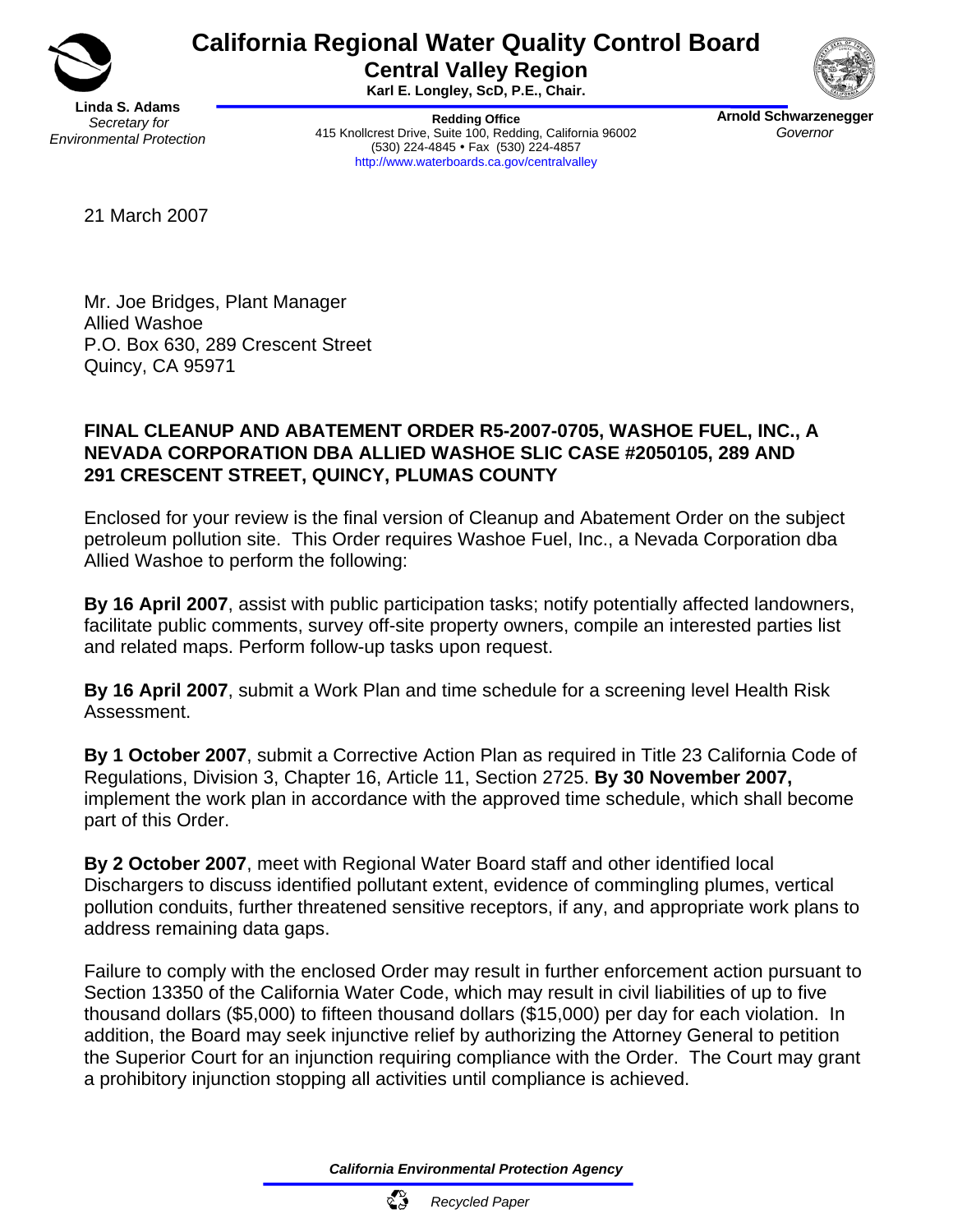In order to conserve paper and postage, paper copies of this Order are only being provided to the Discharger. Electronic copies are available on the Regional Board's Internet site at http:/www.swrcb.ca.gov/rwqcb5/. Those without internet access can request a copy by contacting Regional Board staff. If you have any questions, please contact Eric Rapport of my staff at (530) 224-4998 or the letterhead address.

Original signed

JAMES C. PEDRI, P.E. Assistant Executive Officer

EJR: sae

cc: Pamela Creedon, Regional Board, Sacramento Frances McChesney, Regional Board, Sacramento Mike McNamara, P.E., California Department of Health Services, Redding Jerry Sipe, Plumas County Environmental Health Department, Quincy Larry Sullivan, Quincy Community Services District, Quincy Victor Sher, Sher Leff, LLP, San Francisco Mike Cox, Allied Washoe, Reno, NV Karl Morthole, Law Office of Karl Morthole, San Francisco Joseph McGinley, P.G., McGinley and Associates, Reno, NV Dave Warner, Warner Petroleum, Chico Dan Wynne, P.G., Shaw Environmental, Sacramento Sardar Mohammed, Blue Star, Quincy Peter Hentschel, Law Offices of Peter Hentschel, Quincy Harish Sarin, Coldwell Banker, Morgan Hill Greg Barton, Chevron Environmental Mgt. Co., San Ramon David Herzog, P.G., Cambria Environmental Technology, Roseville Kent Hein & Brad Barnett, Sierra Energy, Roseville Taylor Florence, Bullivant, Houser, Bailey, Sacramento Beverly J. Long, ATC Associates Inc., Pleasanton

*California Environmental Protection Agency*

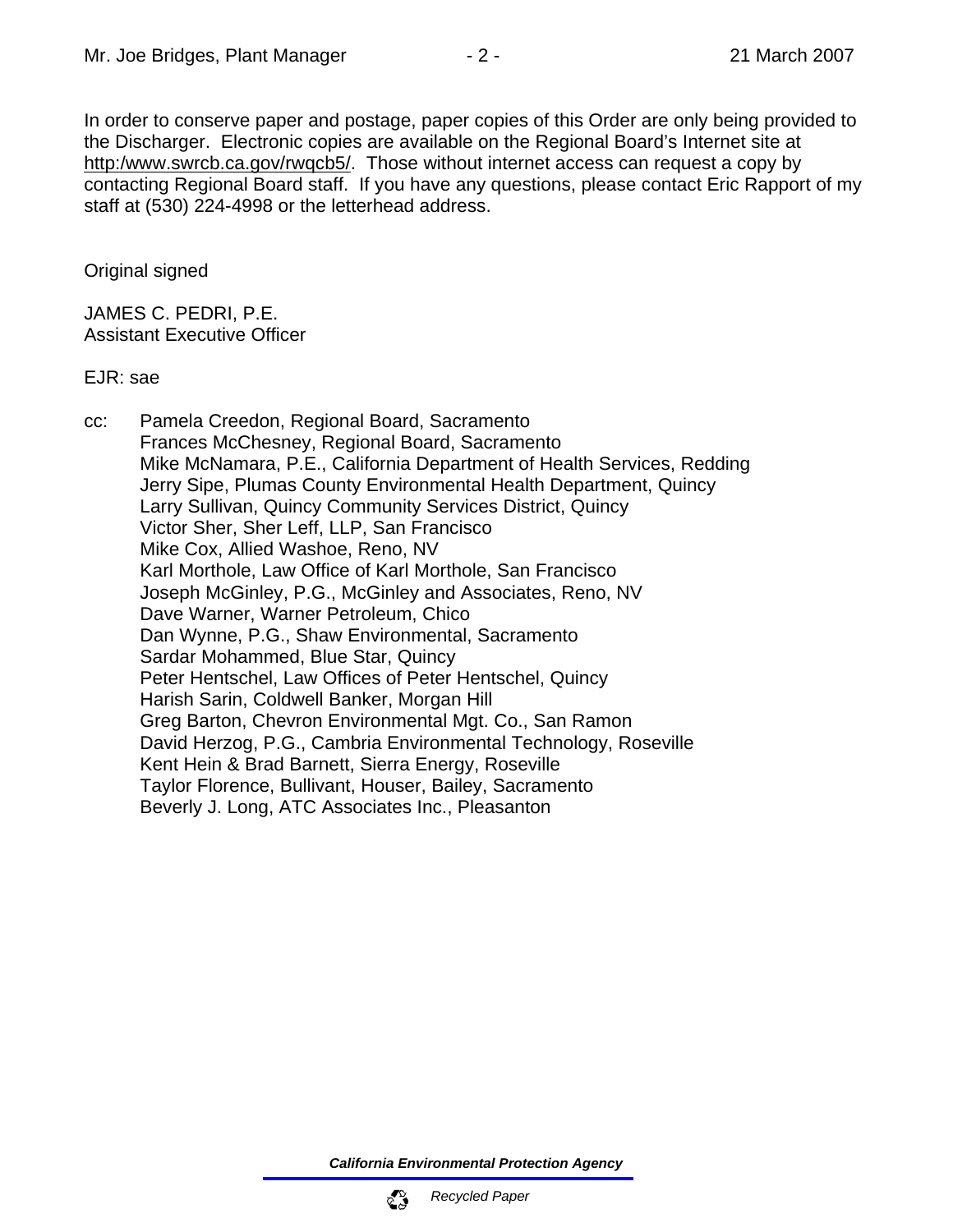#### CALIFORNIA REGIONAL WATER QUALITY CONTROL BOARD CENTRAL VALLEY REGION

#### CLEANUP AND ABATEMENT ORDER NO. R5-2007-0705 FOR WASHOE FUEL, INC., A NEVADA CORPORATION DBA ALLIED WASHOE

#### 289 AND 291 CRESCENT STREET QUINCY, PLUMAS COUNTY

This Order is issued to Washoe Fuel, Inc., a Nevada corporation dba Allied Washoe (hereafter Discharger) based on provisions of California Water Code section 13304, which authorizes the California Regional Water Quality Control Board, Central Valley Region (hereafter Regional Water Board) to issue a Cleanup and Abatement Order (Order), and Water Code section 13267, which authorizes the Regional Water Board to require preparation and submittal of technical and monitoring reports.

The Regional Water Board Executive Officer finds, with respect to the Discharger's acts or failure to act, the following:

## **INTRODUCTION**

- 1. Washoe Fuel, Inc., a Nevada corporation dba Allied Washoe (Allied Washoe), Toms Sierra Company, Inc., dba Sierra Energy (Sierra Energy), and Blue Star Petroleum, Inc., dba Warner's Chevron (Warner's Chevron), own three parcels on Crescent Street in Quincy, California (Assessors Parcel Numbers 115-080-002, 115-012-032, and 115-011-040, respectively), as shown on Attachment 1 which is attached to this Order. The Quincy Community Services District Norton Well (Norton Well), Spanish Creek Motel private well (Spanish Creek Motel Well), Quincy Community Services sanitary sewer (sanitary sewer), Cold Stream, and Spanish Creek are nearby.
- 2. Petroleum from the three identified parcels shown on Attachment 1 has discharged from underground and aboveground storage tank systems to soil and groundwater. The extent of petroleum pollution resulting from each discharge has not been fully investigated beyond parcel boundaries. Related pollution from each subject parcel potentially threatens at least one of the following receptors: the Norton and Spanish Creek Motel wells, the sanitary sewer, and surface water.
- 3. No current evidence indicates petroleum-based wastes from Allied Washoe has commingled in groundwater with wastes from Warner's Chevron and Sierra Energy; therefore this Order only addresses wastes discharges from Allied Washoe. Cleanup and Abatement Order No. R5-2007-0707 requires cleanup only of waste discharges from Warner's Chevron. Cleanup and Abatement Order No. R5-2007-0706 requires cleanup only of waste discharges from Sierra Energy. If new information indicates that wastes from the sites is commingling, amendments to some or all of these three Orders may be necessary.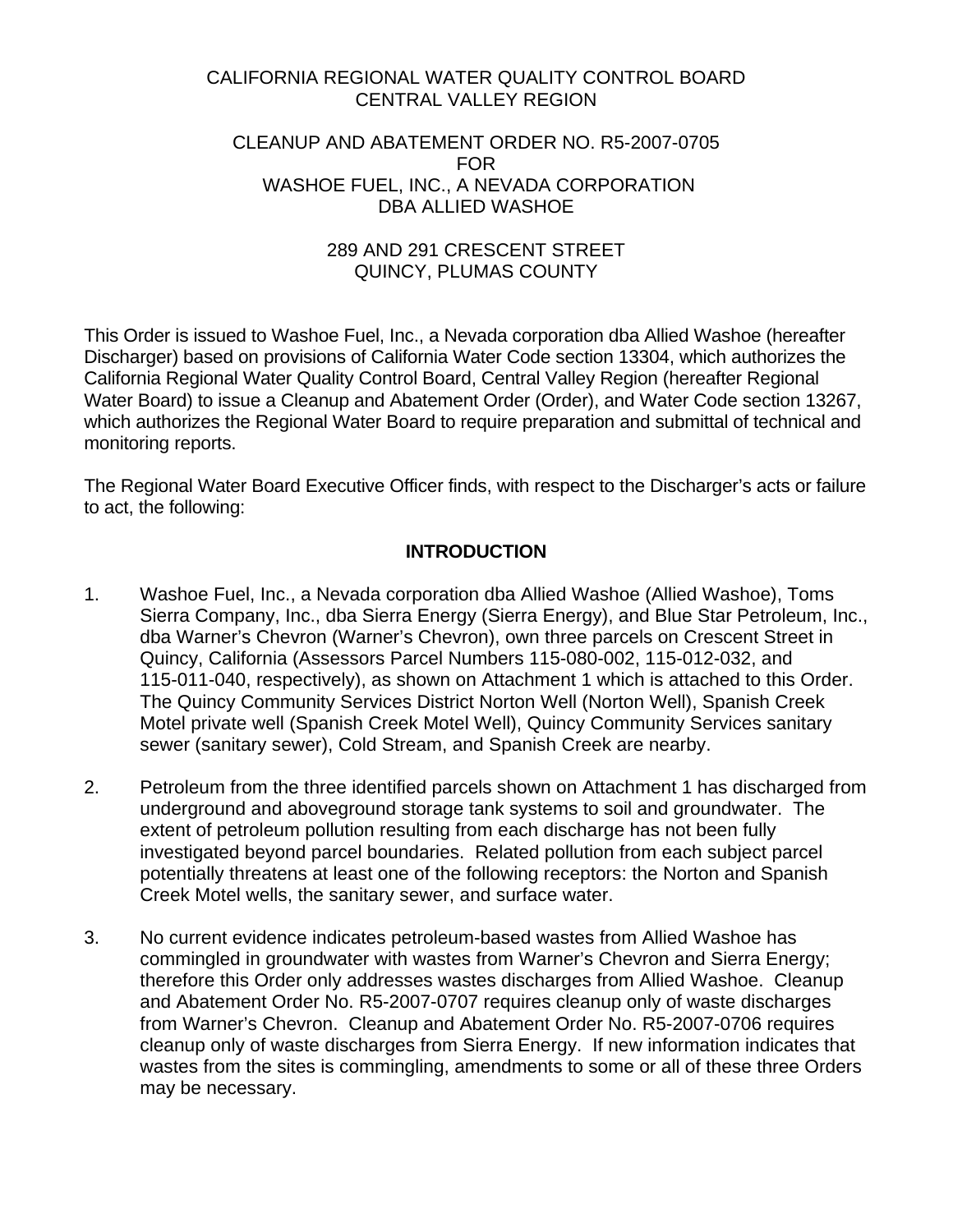#### **PROPERTY OWNERSHIP AND OPERATIONS ALLIED WASHOE (APN 115-180-002)**

- 4. On 21 April 1964, in a deed of re-conveyance, the Corporation of America, trustee, released the parcel now known as APN 115-180-002 to Thomas Addison and Nellie Addison. On 28 April 1966, in a deed of trust, Thomas Addison and Nellie Addison, trustors, granted power of sale to the Corporation of America.
- 5. On 19 November 1970, in a grant deed, Nellie Addison Walker, who took the name Nellie Addison, granted the parcel to E. F. Marquardt and Margaret Alys Marquardt. On that date, Nicholas Walker filed a quitclaim deed to the Marquardts. Based on historical Plumas County Fairground advertisements, Ernie Marquardt sold petroleum in Quincy. According to recent consultants' reports, an aboveground storage tank (AST) system was on-site from about 1970. On 12 March 1987, the Marquardts granted the parcel to Allied Petroleum Company, Incorporated, a California corporation. This entity did business on the subject parcel as Allied Washoe. However, based on the California Secretary of State California Business Portal, 'Allied Petroleum Co., Inc.,' Corporation No. C0485014, has been merged out. Another entity, 'Allied Petroleum Corporation,' Corporation No. C024055, has also been forfeited; insufficient evidence currently relates Allied Petroleum Corporation to the subject parcel.
- 6. According to information provided by the Discharger, in 1995 a merger occurred such that the current responsible party is Washoe Fuel, Inc. a Nevada corporation, listed on the California Business Portal as Corporation No. C1955480. While Plumas County Clerk-Recorder and Tax Assessor Office records show no title transfers since 1987, the Discharger indicates the merger succeeds to property rights. The entity Washoe Fuel, Inc., a Nevada corporation continues to do business on the subject parcel as Allied Washoe.
- 7. Allied Washoe owns and operates a bulk fueling facility at 289 Crescent Street, Plumas County Assessor's Parcel Number 115-180-002, 1.05 acres, Sections 14 and 15, Township 24 North, Range 9 East, Mount Diablo Baseline and Meridian. Five, 15,000 to 25,000-gallon ASTs in a secondary containment hold gasoline, diesel fuel, and kerosene. Although total capacity is 115,000 gallons, a sixth tank in the containment stands empty. ASTs now connect to near-grade satellite dispensers via underground piping. ASTs formerly connected to a satellite overhead loading rack. Sierra Mountain Sports, lessee to Allied Washoe, operates a sporting goods store in a building at 291 Crescent Street on north side of the parcel. Former lessees at 291 Crescent Street were Herschel Beail dba Quincy Body Shop and the Glass Company.
- 8. In 1995, Allied Washoe removed a heating oil tank at 291 Crescent Street. Plumas County Department of Environmental Health (PCDEH) documented petroleum waste in soil at the removal site. Beginning in 1996, Allied Washoe investigated soils and groundwater near the former overhead loading rack at 289 Crescent Street and found free phase petroleum on shallow groundwater. Allied Washoe is subject to this Order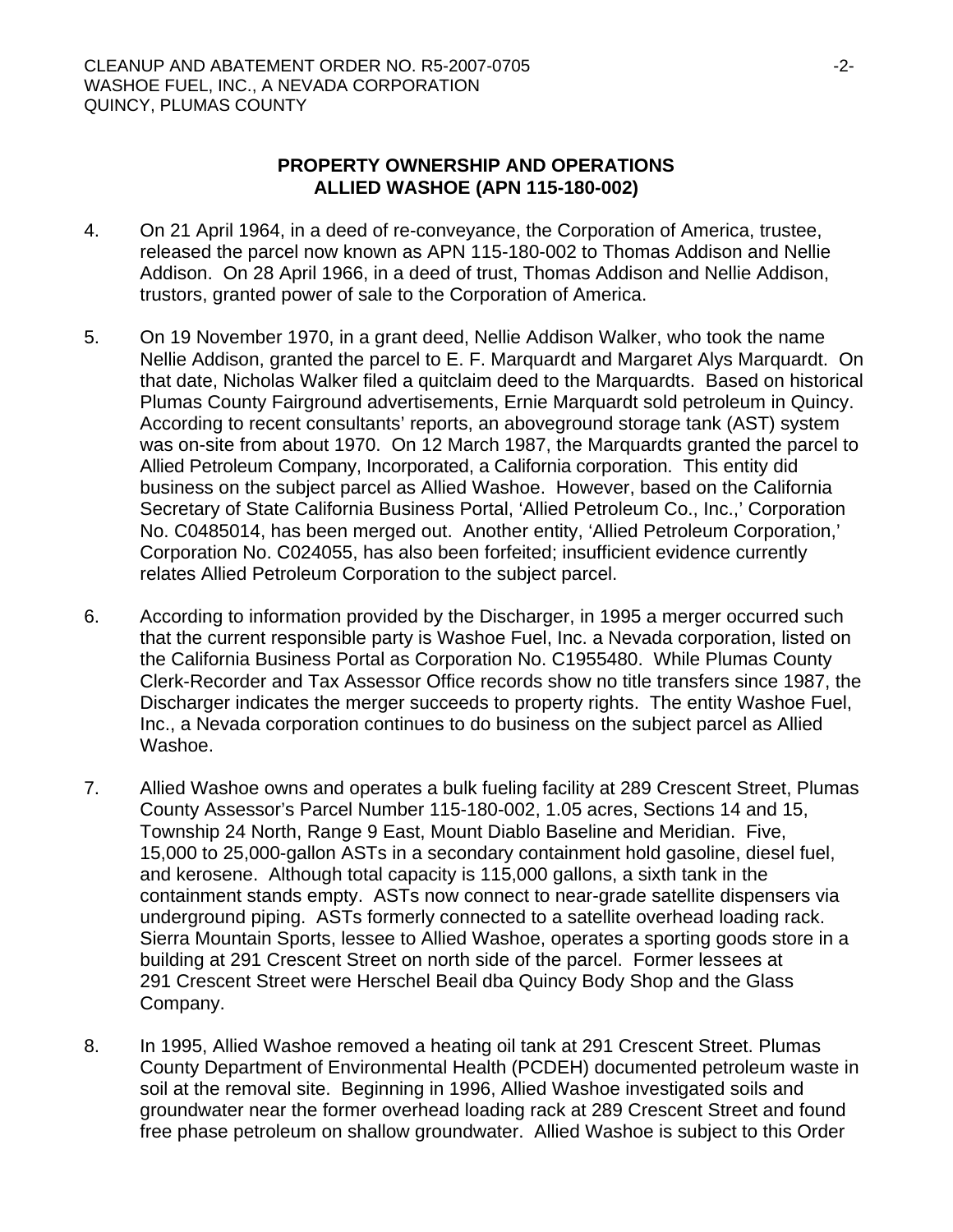because it caused or permitted, causes or permits, or threatens to cause or permit, the discharge of waste where it is, or probably will be, discharged into the waters of the state and creates, or threatens to create, a condition of pollution or nuisance.

#### **BACKGROUND**

- 9. In 1993 and 1995, staff inspected the bulk fueling facility four times for compliance with Chapter 6.67 California Health and Safety Code sections 25270 to 25270.13, the Aboveground Petroleum Storage Act (APSA). In all inspections, the concrete secondary containment floor had unsealed cracks, the facility lacked a Spill Pollution Countermeasures and Control (SPCC) Plan, and the Discharger had not filed a storage statement or paid fees.
- 10. On 26 October 1995, the Discharger removed a steel 550-gallon heating oil underground storage tank near the lease building at 291 Crescent Street; see Attachment 2. TPH-d in shallow soil was up to 5,110 milligrams/Kilogram (mg/Kg). Therefore, on 1 November 1995, PCDEH requested further investigation. On 22 November 1995, the Discharger filed an underground storage tank unauthorized release (leak) contamination site report. On 25 January 1996, PCDEH requested further investigation. The Regional Water Board has no record of the Discharger further investigating the identified leak.
- 11. On 29 January 1996, staff approved a work plan for preliminary site assessment at the overhead loading rack. Shallow soil samples, 12 July 1996, had Total Petroleum Hydrocarbons as gasoline and diesel (TPH-g, TPH-d) up to 12,000 and 8,000 mg/Kg. Grab groundwater samples had Benzene, Ethylbenzene, Toluene, and Xylenes to 25, 21, 2.6, and 16 milligrams/Liter (mg/L).
- 12. On 2 December 1997, the Discharger installed shallow monitoring wells MW-1 through MW-4 on-site in native clayey silts; see Attachment 2. Groundwater showed no Benzene, Ethylbenzene, Toluene, or Xylenes. MtBE in one well was 19 micrograms/Liter (ug/L). Well MW-4, near the overhead loading rack, had about 2.5 feet of free phase petroleum; the Discharger did not sample associated groundwater. On 5 February 1998, staff requested a Corrective Action Plan (CAP) for further investigation and facility upgrades. On 27 March 1998, without submitting a CAP, the Discharger voluntarily replaced leaking pumps, valves, and fittings, and prepared an SPCC Plan. On 19 December 1998, staff issued a Notice of Violation for failure to submit a CAP.
- 13. On 16 June 1999, staff conditionally approved a CAP for source excavation and further site investigation. On 10 July 2000, the Discharger installed a peristaltic free product skimmer pump in MW-4, and on 28 July 2000 removed the overhead loading rack and associated piping. The Discharger found evidence of pollution in soil near the loading rack, and on 5 October 2000 excavated about 220 cubic yards of polluted soils and installed well EX-1 into gravel backfill. On 12 December 2000, EX-1 had about one foot of free phase petroleum. Based on excavation dimensions, likely over 1,000 gallons of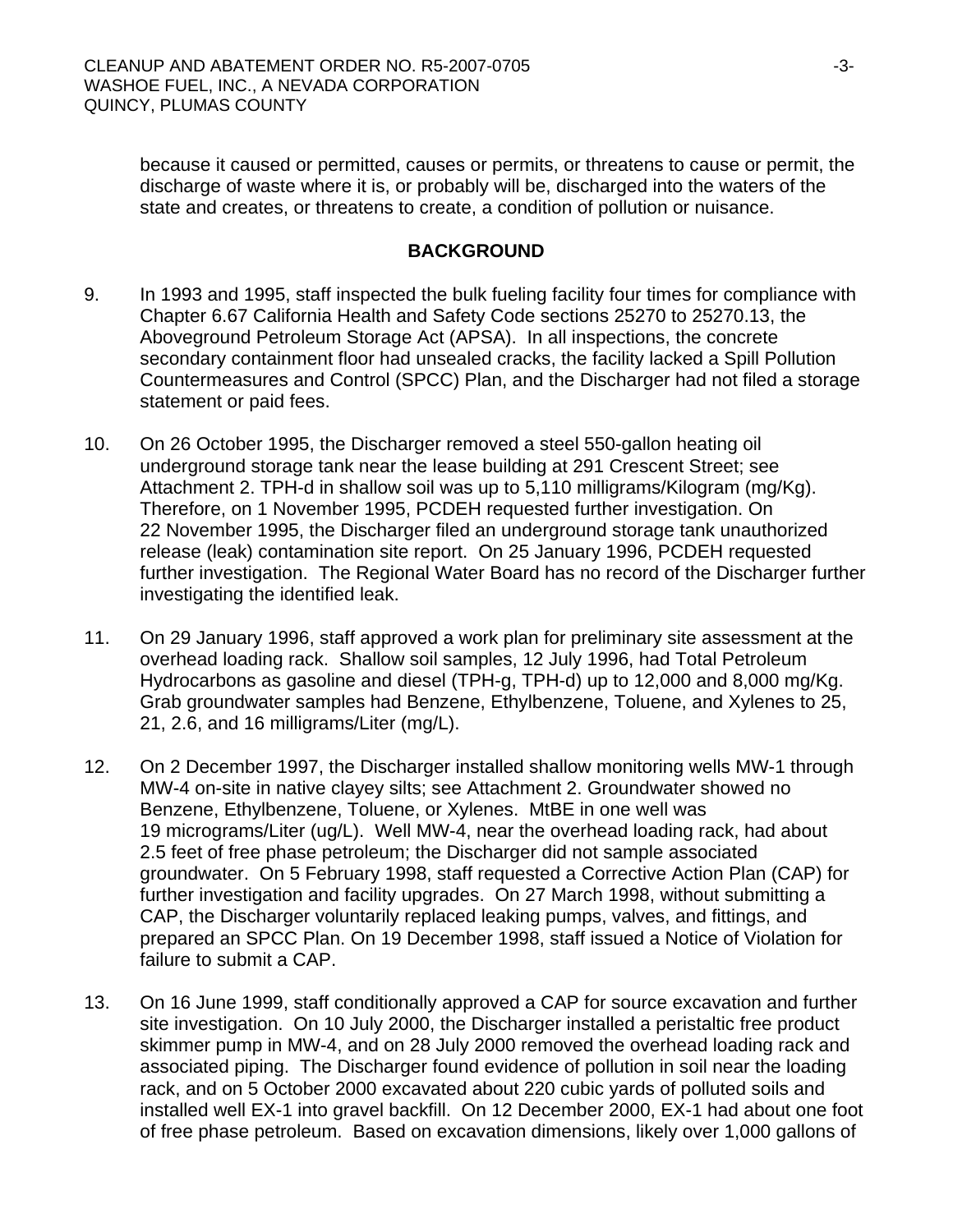free gasoline were in backfill. By May 2001, the Discharger had skimmed about 100 gallons of free phase petroleum, most or all from MW-4, beyond the excavation.

- 14. Pollution has impacted local receptor wells. In Summer 2000, the Quincy Community Services District (CSD) shut down the Norton Well due to taste and odor complaints. On 16 January 2001, a CSD contractor sampled headspace gas from the Norton Well; results showed volatile organic compounds, Methane, Toluene, and Acetone, but no natural gas constituents, hydrogen sulfide, or mercaptans. On 2 May 2001, the CSD found 3.1 micrograms/Liter (ug/L) of MtBE in the Norton Well. On 30 May 2001, the Discharger found 2.4 ug/L of MtBE in the Spanish Creek Motel well. On 11 July 2001, the CSD again found MtBE at 3.3 ug/L in the Norton Well. Currently, the Norton Well is inactive. The Spanish Creek Motel reportedly uses their well for irrigation.
- 15. Allied Washoe is about 300 feet northwest of the Spanish Creek Motel Well and 450 feet northwest of the Norton Well. Therefore, on 21 March 2001, staff requested a work plan to map pollution extent relative to off-site receptor wells and optimize further free product removal. On 30 July 2001, staff approved a work plan for off-site investigation of pollution extent contingent on further borings near the Spanish Creek Motel and Norton Wells. In May 2002, the Discharger further investigated shallow groundwater. MtBE detections from native silty clay only occurred within about 100 feet of the secondary containment. MtBE in gravel backfill was over 10,000 ug/L. On 16 July 2002, staff further inspected the Discharger for APSA compliance; site conditions and filing status were similar to prior inspections.
- 16. On 5 July 2002, staff requested a work plan for deeper site investigation pursuant to an amended CAP. On 22 October 2002, staff approved a work plan for deeper groundwater investigation. On 18 and 19 December 2002, the Discharger installed three deeper on-site monitoring wells MW-5 through -7; see Attachment 2. Maximum MtBE in the deeper wells that month ranged 19 to 64 ug/L. Well MW-7 also showed Toluene up to 44 ug/L. Static water levels in well EX-1 are lower than in wells MW-1 through -4. Static water levels from deeper monitoring wells show downward vertical gradient components from shallow groundwater. Therefore, a pollutant migration pathway likely exists between shallow and deeper groundwater. Total pollution extent has not been defined.
- 17. On 21 May 2003, in part due to identified impacts to receptor wells, staff requested the Discharger to submit a work plan for further investigation and a coordinated pumping test with Toms Sierra and Warner's Chevron. The pumping test ran in September and October 2003. While shallow monitoring wells MW-1 through -4 showed declining water levels, deep wells MW-5 through -7 showed drawdown in response to pumping; see Attachment 3. From May 2004 to October 2005, shallow monitoring well MW-1 has shown chronic pollution, Benzene in all quarterly samples from 0.52 to 59 ug/L, MtBE, likewise in all samples, from 4.7 to 3,700 ug/L, and sporadic tert-Butyl Alcohol (TBA) up to 190 ug/L. Deep well MW-6 showed MtBE in all quarterly samples, from 1.8 to 4.7 ug/L. Therefore, based on Findings 13 through 16, pollution from Allied Washoe may relate to MtBE detections in the Norton and Spanish Creek Motel Wells.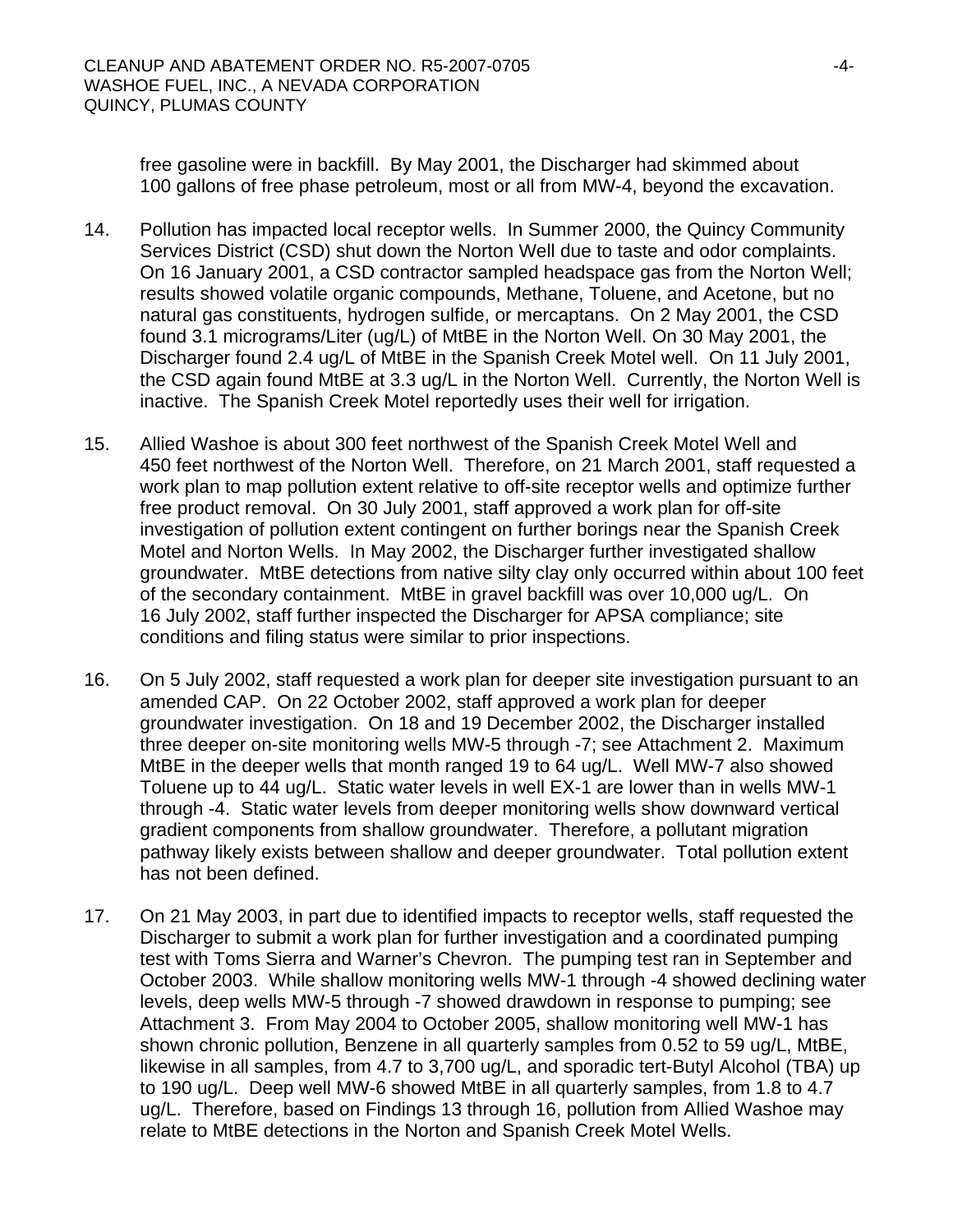- 18. In June 2003, the Discharger pilot tested MW-4 for high-vacuum dual phase extraction (DPE). On 12 August 2004, staff requested further investigation pursuant to an amended CAP. On 16 June 2005, staff conditionally approved a plan to further assess DPE plus other options including, but not limited to, bio-stimulation. On 14 December 2005, the Discharger submitted reported results of further testing; both high vacuum DPE and bio-stimulation (in native soils) appear potentially cost-effective. An estimated 2,250 gallons of free phase petroleum remain. On 3 January 2006, staff requested appropriate Remedial Action, high vacuum DPE or other methods as effective to meet Water Quality Objectives in a reasonable timeframe. On 30 June 2006, the Discharger submitted a work plan to skim free phase petroleum from MW-4. Staff found the work plan insufficient to meet appropriate numerical Water Quality Objectives in a reasonable timeframe.
- 19. During the 2005 to 2006 wet season, Quincy CSD complained to staff of petroleum pollution in their sanitary sewer system during rainfall events. For example, a 2 December 2005 head works wastewater sample showed TPH-g and TPH-k (k, kerosene) at 18 and 21 mg/L, and Benzene, Toluene, Ethylbenzene, and Xylenes at 30, 23, 45, and 232 ug/L. Fuel odors indicated potential sources near Sierra Energy and the Discharger. On 27 February 2006, staff approved work plans from Sierra Energy and the Discharger to investigate the pollution source. Preliminary data from Sierra Energy counter-indicated a source near their facility. On 27 February 2006, staff approved the Discharger's work plan for direct push borings near their sanitary sewer lateral. On 14 April 2006, the Discharger submitted a replacement work plan for headspace vapor and wastewater sampling. Staff conditionally approved the plan. The Discharger sampled on 25 April 2006; while the CSD did not report related odors, the lateral wastewater had 0.49 mg/L TPHd. According to the Discharger's laboratory, the related gas chromatogram is similar to parking lot run-off. Local meteorological data indicate sampling post-dated the wet season. April 2006 direct push data, published after the replacement work plan, showed free phase petroleum within 20 feet of the lateral; see Attachment 2. Therefore, Allied Washoe's pollution potentially threatens the CSD sanitary sewer system.
- 20. In November 2006, Quincy CSD expressed to California Department of Health Services (DHS) an interest in re-starting the currently inactive, but open, Norton Well. On 19 December 2006, the Regional Water Board Executive Officer issued an advisory to Quincy CSD not to re-start the Norton Well. The advisory also expressed potential concerns that the inactive well could act as a vertical pollution conduit. On 10 January 2007, a DHS representative and staff met with Quincy CSD; DHS concurred with the advisory and, in lieu of re-starting the well, suggested Quincy CSD apply for a \$1 million treatment and research grant for water supply alternatives. Alternatives may include, but are not limited to, a formalized DHS-approved contract between East Quincy and Quincy, and replacement water supply wells.
- 21. On 19 January 2007, staff met with Sierra Energy, Warner's Chevron, and Allied Washoe to discuss draft versions of Orders and information in Finding 20. All parties, potentially responsible for MtBE detections in the Norton Well, expressed willingness to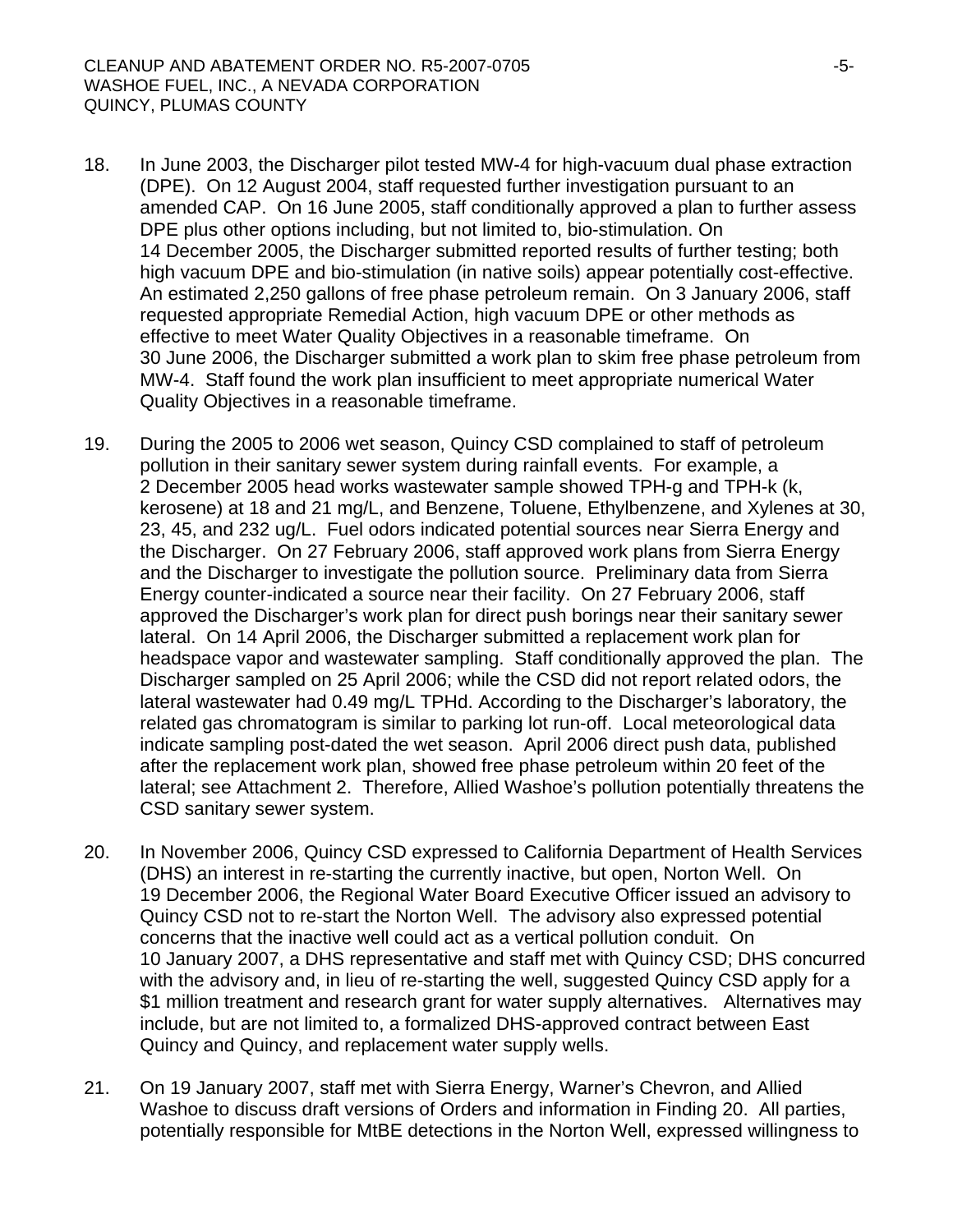cooperate with Quincy CSD. All parties also agreed to submit letters of commitment with appropriate dates to comply with Requirements herein. On 16 February 2007, Allied Washoe sent staff such a letter of commitment; compliance dates for requirements in this Order consider the Discharger's letter.

22. As described in Findings 8 through 19, Washoe Fuel, Inc., a Nevada corporation (Allied Washoe) is responsible for cleanup of waste under this Order because it caused or permitted, causes or permits, or threatens to cause or permit, the discharge of waste where it is, or probably will be, discharged into the waters of the state and creates, or threatens to create, a condition of pollution or nuisance. Based on current Regional Water Board record, the Corporation of America, Thomas Addison and Nellie Addison, Nicholas Walker, Nellie Addison Walker, E. F. Marquardt and Margaret Alys Marquardt are not named in this Order because no evidence indicates their operations caused or exacerbated waste discharge. Based on Findings 20 through 21, Quincy CSD is not named in this Order because no evidence indicates its actions caused or exacerbated waste discharge, or interfered with investigation and cleanup. The Regional Water Board may amend this Order if new evidence identifies additional responsible parties for the waste.

#### **AUTHORITY – LEGAL REQUIREMENTS**

23. Section 13304(a) of the California Water Code provides that:

 "Any person who has discharged or discharges waste into waters of the state in violation of any waste discharge requirements or other order or prohibition issued by a regional board or the state board, or who has caused or permitted, causes or permits, or threatens to cause or permit any waste to be discharged or deposited where it is, or probably will be, discharged into the waters of the state and creates, or threatens to create, a condition of pollution or nuisance, shall upon order of the regional board clean up the waste or abate the effects of the waste, or, in the case of threatened pollution or nuisance, take other necessary remedial action, including but not limited to, overseeing cleanup and abatement efforts. A cleanup and abatement order issued by the state board or a regional board may require the provision of, or payment for, uninterrupted replacement water service, which may include wellhead treatment, to each affected public water supplier or private well owner. Upon failure of any person to comply with the cleanup or abatement order, the Attorney General, at the request of the regional board, shall petition the superior court for that county for the issuance of an injunction requiring the person to comply with the order. In the suit, the court shall have jurisdiction to grant a prohibitory or mandatory injunction, either preliminary or permanent, as the facts may warrant."

#### 24. Section 13304(f) of the California Water Code provides that:

 "Replacement water provided pursuant to subdivision (a) shall meet all applicable federal, state and local drinking water standards and shall have comparable quality to that pumped by the public water system or private well owner prior to the discharge of waste"

#### 25. Section 13267(b)(1) of the California Water Code provides that:

 "In conducting an investigation specified in subdivision (a), the regional board may require that any person who has discharged, discharges, or is suspected of having discharged or discharging, or who proposes to discharge waste within its region, or any citizen or domiciliary, or political agency or entity of this state who has discharged, discharges, or is suspected of having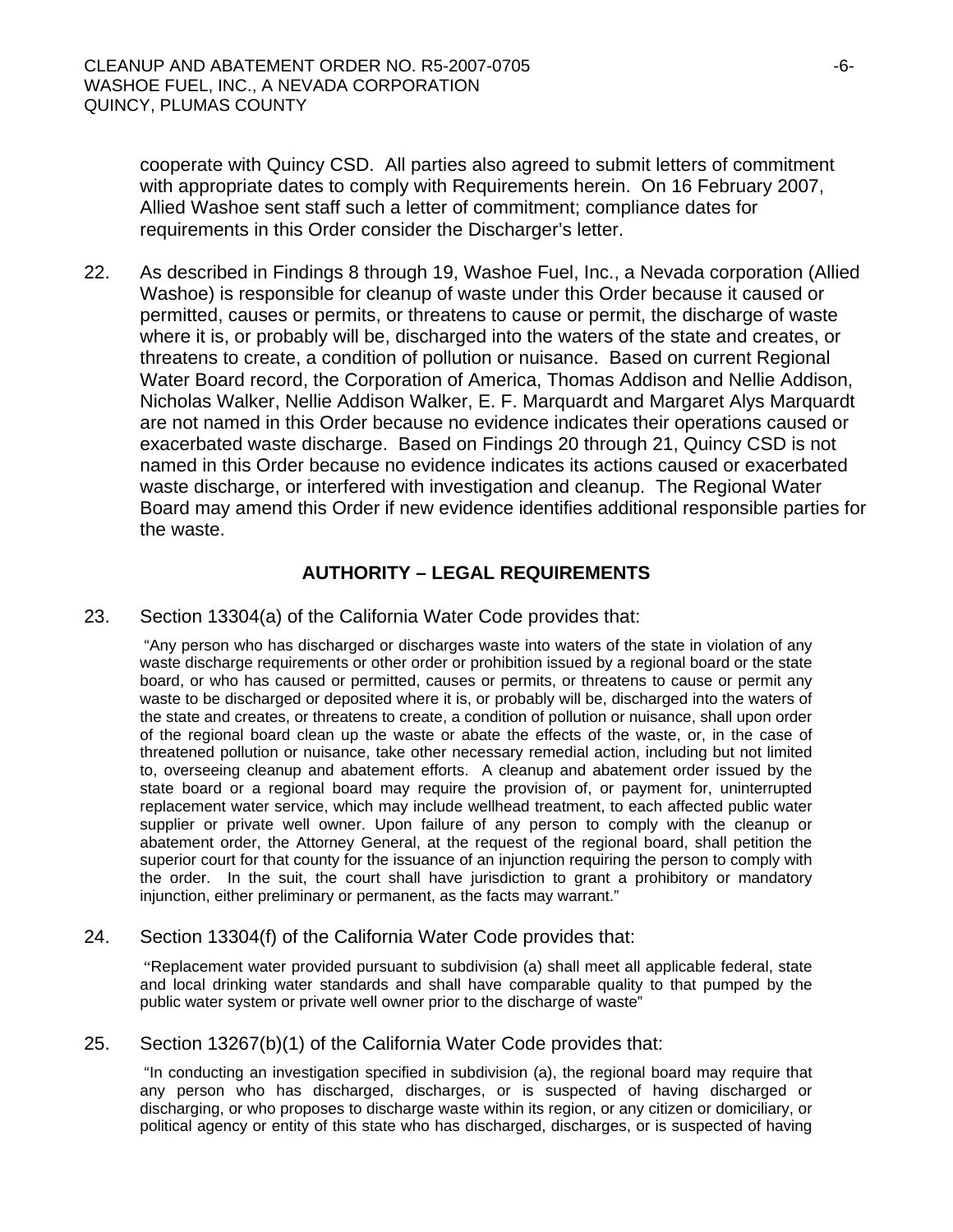discharged or discharging, or who proposes to discharge, waste outside of its region that could affect the quality of waters within its region shall furnish, under penalty of perjury, technical or monitoring program reports which the regional board requires. The burden, including costs, of these reports shall bear a reasonable relationship to the need for the report and the benefits to be obtained from the reports. In requiring those reports, the regional board shall provide the person with a written explanation with regard to the need for the reports, and shall identify the evidence that supports requiring that person to provide the reports."

#### 26. Section 13304(c)(1) of the California Water Code provides that:

 "If waste is cleaned up or the effects of the waste are abated, or, in the case of threatened pollution or nuisance, other necessary remedial action is taken by any government agency, the person or persons who discharged the waste, discharges the waste, or threatened to cause or permit the discharge of the waste within the meaning of subdivision (a), are liable to that government agency to the extent of the reasonable costs actually incurred in cleaning up the waste, abating the effects of the waste, supervising cleanup or abatement activities, or taking other remedial actions. . ."

27. The State Water Resources Control Board (hereafter State Board) has adopted Resolution No. 92-49, the *Policies and Procedures for Investigation and Cleanup and Abatement of Discharges Under Water Code Section 13304*. This Policy sets forth the policies and procedures to be used during an investigation or cleanup of a polluted site and requires that cleanup levels be consistent with State Board Resolution 68-16, the *Statement of Policy With Respect to Maintaining High Quality of Waters in California*. Resolution 92-49 and the Basin Plan establish the cleanup levels to be achieved. Resolution 92-49 requires the waste to be cleaned up to background, or if that is not reasonable, to an alternative level that is the most stringent level that is economically and technologically feasible in accordance with Title 23, California Code of Regulations (CCR) Section 2550.4. Any alternative cleanup level to background must (1) be consistent with the maximum benefit to the people of the state; (2) not unreasonably affect present and anticipated beneficial use of such water; and

(3) not result in water quality less than that prescribed in the Basin Plan and applicable Water Quality Control Plans and Policies of the State Board.

28. Chapter IV of the Basin Plan contains the *Policy for Investigation and Cleanup of Contaminated Sites*, which sets forth the Regional Water Board's policy for managing contaminated sites. This policy is based on Water Code Sections 13000 and 13304, Title 23 California Code of Regulations (CCR), Division 3, Chapter 15, and Title 27, Division 2, Subdivision 1 regulations, and State Water Board Resolution Nos. 68-16 and 92-49. The policy includes site investigation, source removal or containment, information required to be submitted for consideration in establishing cleanup levels, and the bases for establishment of soil and groundwater cleanup levels.

29. The State Board adopted the *Water Quality Enforcement Policy*, which states in part:

 "At a minimum, cleanup levels must be sufficiently stringent to fully support beneficial uses, unless the RWQCB allows a containment zone. In the interim, and if restoration of background water quality cannot be achieved, the CAO should require the discharger(s) to abate the effects of the discharge. Abatement activities may include the provision of alternate water supplies." (Enforcement Policy, p. 19.)"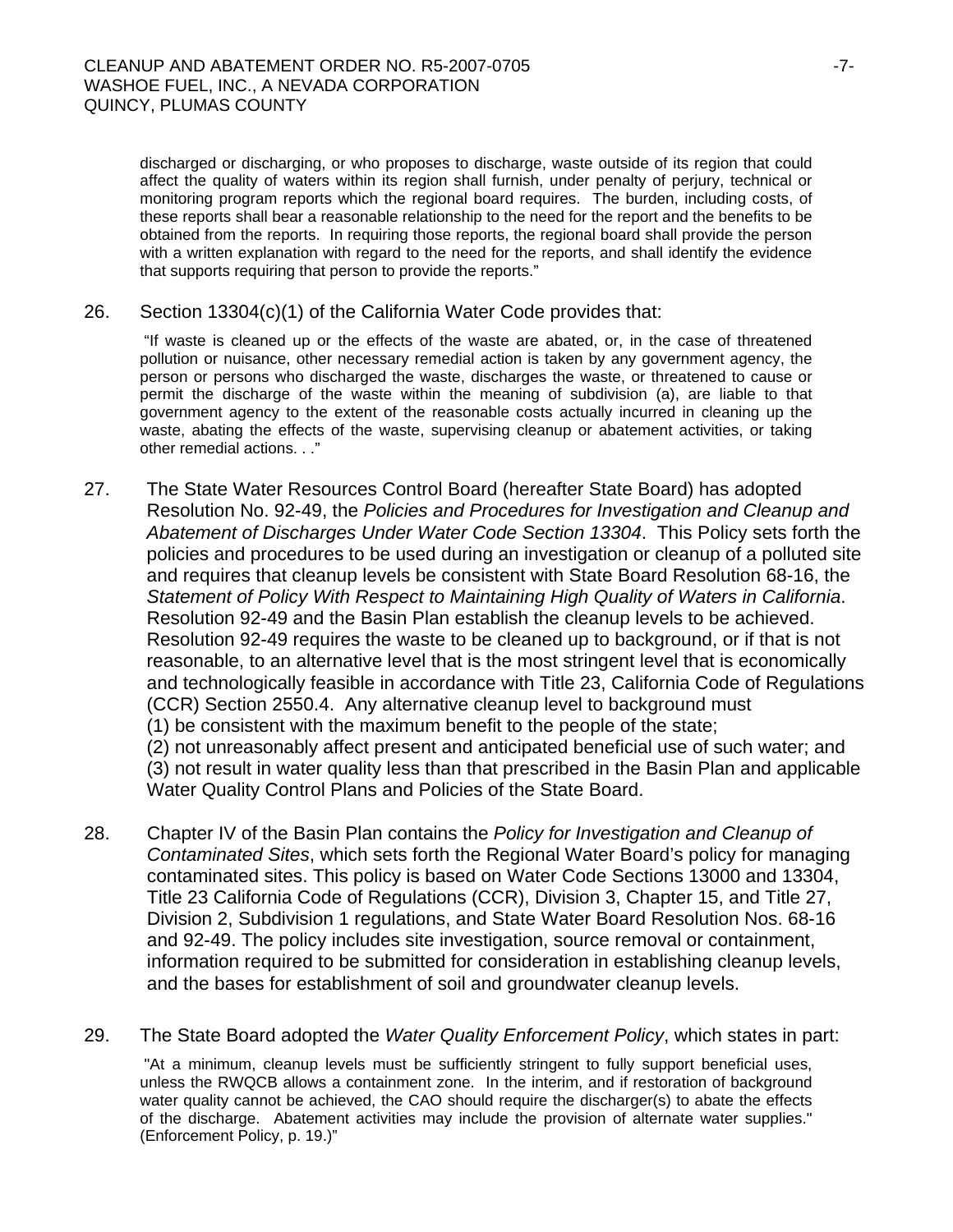- 30. The Water Board's *Water Quality Control Plan for the Sacramento River and San Joaquin River Basins, 4th Edition* (hereafter Basin Plan) designates beneficial uses of the waters of the State, establishes water quality objectives (WQOs) to protect these uses, and establishes implementation policies to implement WQOs. The designated beneficial uses of the groundwater beneath the Site are domestic, municipal, industrial, and agricultural supply.
- 31. The petroleum hydrocarbon wastes detected at the site are not naturally occurring, and some are known human carcinogens. These wastes impair or threaten to impair the beneficial uses of the groundwater.
- 32. WQOs listed in the Basin Plan include numeric WQOs, e.g., state drinking water maximum contaminant levels (MCLs), and narrative WQOs, including the narrative toxicity objective and the narrative tastes and odors objective for surface and groundwater. Chapter IV of the Basin Plan contains the *Policy for Application of Water Quality Objectives*, which provides that "[w]here compliance with narrative objectives is required (i.e., where the objectives are applicable to protect specified beneficial uses), the Regional Water Board will, on a case-by-case basis, adopt numerical limitations in orders which will implement the narrative objectives." Testing of petroleum hydrocarbons has identified a number of constituents that are not present in groundwater unaffected by the discharge and that could exceed a narrative WQO. All of these are constituents of concern. The numerical limits for the constituents of concern listed in the following table implement the Basin Plan WQOs*.*

| <b>Constituent</b>     | Limits           | <b>WQO</b>      | <b>Reference</b>               |
|------------------------|------------------|-----------------|--------------------------------|
| <b>Total Petroleum</b> | $5 \text{ u}g/L$ | Tastes and      | McKee & Wolf, Water Quality    |
| Hydrocarbons as        |                  | Odors           | Criteria, SWRCB, p. 230        |
| Gasoline               |                  |                 |                                |
| <b>Total Petroleum</b> | 56 to 140 ug/L   | <b>Toxicity</b> | <b>USEPA, Provisional Oral</b> |
| Hydrocarbons as        |                  |                 | Reference Doses and Slope      |
| Diesel                 |                  |                 | Factors, JP-4, JP-5, and       |
|                        |                  |                 | Diesel Fuel                    |
| Benzene                | $0.15$ ug/L      | <b>Toxicity</b> | California Public Health Goal  |
|                        |                  |                 | (OEHHA)                        |
| Toluene                | 42 ug/L          | Taste and Odor  | Federal Register, Vol. 54,     |
|                        |                  |                 | No. 97                         |
| Ethylbenzene           | 29 ug/L          | Taste and Odor  | Federal Register, Vol. 54,     |
|                        |                  |                 | No. 97                         |
| Xylene                 | 17 $ug/L$        | Taste and Odor  | Federal Register, Vol. 54,     |
|                        |                  |                 | No. 97                         |
| <b>MTBE</b>            | $5 \text{ u}g/L$ | Taste and Odor  | Federal Register, Vol. 54,     |
|                        |                  |                 | No. 97                         |
| TBA                    | 12 $\mu$ g/L     | Toxicity        | California Notification Level  |
|                        |                  |                 | (DHS)                          |

ug/L=micrograms/Liter

33. The constituents listed in Findings 10 through 19 are wastes as defined in California Water Code Section 13050(d). The groundwater exceeds the WQOs for the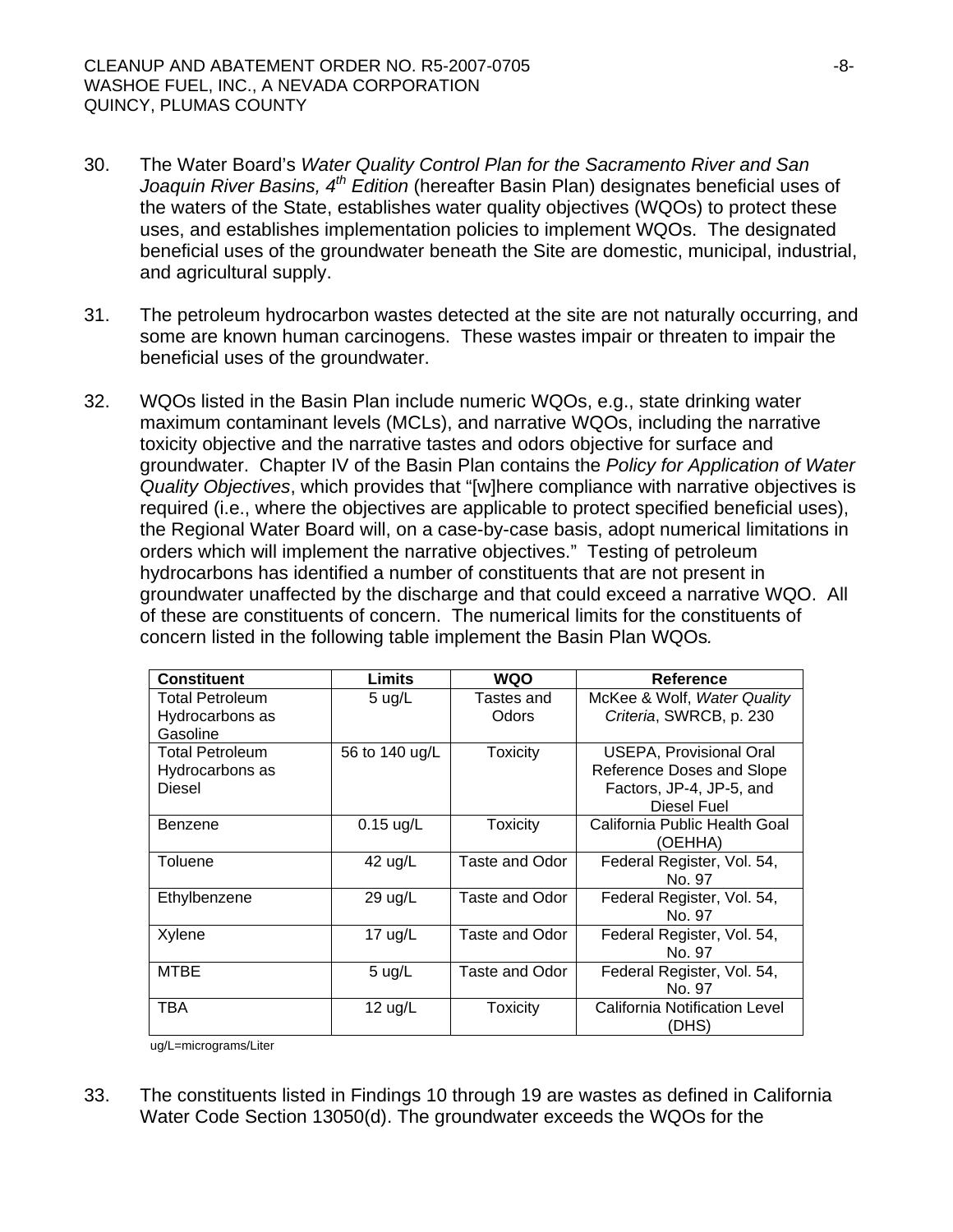constituents listed in Finding No. 32. TPHg, likely TPHd, BTEX, MtBE, and TBA all exceed related numerical limits.The exceedance of applicable WQOs in the Basin Plan constitutes pollution as defined in California Water Code Section 13050(l)(1).

34. The constituents listed in Finding No. 33 are present in groundwater due to the disposal of wastes from the Site, are injurious to health or impart objectionable taste and odor when present in drinking water, and affect a considerable number of persons. As such, a condition of nuisance is created, as defined in California Water Code Section 13050(m).

## **DISCHARGER LIABILITY**

- 35. As described in Findings 8 and 22, the Discharger is subject to an order pursuant to Water Code section 13304 because the Discharger has caused or permitted waste to be discharged or deposited where it has discharged to waters of the state and has created, and continues to threaten to create, a condition of pollution or nuisance. The condition of pollution is a priority violation and issuance or adoption of a cleanup or abatement order pursuant to Water Code Section 13304 is appropriate and consistent with policies of the Water Board
- 36. This Order requires investigation and cleanup of the site in compliance with the Water Code, the applicable Basin Plan, Resolution 92-49, and other applicable plans, policies, and regulations.
- 37. As described in Findings 8 and 22, the Discharger is subject to an order pursuant to Water Code section 13267 to submit technical reports because existing data and information about the site indicate that waste has been discharged, is discharging, or is suspected of discharging, at the property, which is or was owned and/or operated by the Discharger named in this Order. The technical reports required by this Order are necessary to assure compliance with Section 13304 of the California Water Code, including to adequately investigate and cleanup the site to protect the beneficial uses of waters of the state, to protect against nuisance, and to protect human health and the environment.
- 38. If the Discharger fails to comply with this Order, the Executive Officer may request the Attorney General to petition the superior court for the issuance of an injunction.
- 39. If the Discharger violates this Order, the Discharger may be liable civilly in a monetary amount provided by the Water Code.
- 40. The issuance of this Order is an enforcement action taken by a regulatory agency and is exempt from the provisions of the California Environmental Quality Act (Public Resources Code, Section 21000, et seq.), pursuant to Title 14 CCR Section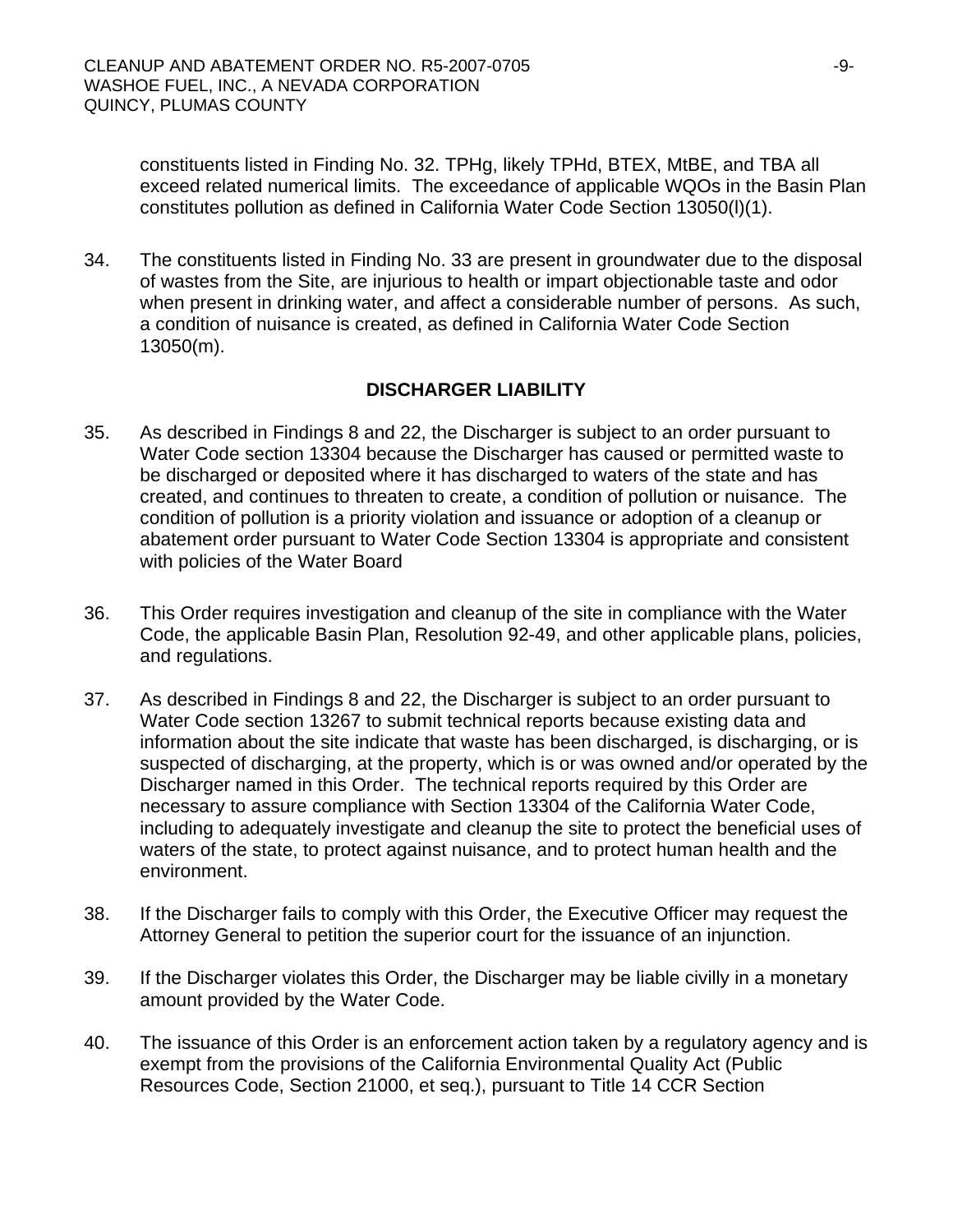15321(a)(2). The implementation of this Order is also an action to assure the restoration of the environment and is exempt from the provisions of the California Environmental Quality Act (Public Resources Code, Section 21000, et seq.), in accordance with Title 14 CCR, Sections 15308 and 15330.

41. Any person affected by this action of the Regional Water Board may petition the State Water Board to review the action in accordance with Title 23 CCR Sections 2050-2068. The regulations may be provided upon request and are available at [www.swrcb.ca.gov.](http://www.swrcb.ca.gov/) The State Board must receive the petition within 30 days of the date of this Order.

## **REQUIRED ACTIONS**

**IT IS HEREBY ORDERED** that, pursuant to California Water Code Section 13000, Section 13304 and Section 13267, Washoe Fuel, Inc., a Nevada corporation, dba Allied Washoe shall:

Investigate the discharges of waste, clean up the waste, and abate the effects of the waste, forthwith, resulting from activities at Assessor's Parcel Number 115-180-002, 289 and 291 Crescent Street, Quincy, Plumas County, in conformance with State Board Resolution No. 92 - 49 *Policies and Procedures for Investigation and Cleanup and Abatement of Discharges Under Water Code Section 13304* and with the Water Board's *Water Quality Control Plan for the Sacramento River and San Joaquin River Basins* (in particular the Policies and Plans listed within the Control Action Considerations portion of Chapter IV). "Forthwith" means as soon as is reasonably possible. Compliance with this requirement shall include, but not be limited to, completing the tasks listed below.

All work and reports shall follow the *Appendix A - Reports, Tri-Regional Recommendations for Preliminary Investigation and Evaluation of Underground Storage Tank Sites* (which may be found at

http://www.waterboards.ca.gov/centralvalley.available\_documents/ug\_tanks/Tri-Regionals\_Ap pendix\_A.pdf) and under permits required by State, County, and/or Local agencies.

## **PUBLIC PARTICIPATION**

1. **By 16 April 2007**, facilitate the Regional Water Board's duty to notify landowners of property where constituents from a pollution release are present and to provide opportunity for public comment on the site cleanup process, conduct an Off-Site Property Owner Survey (Survey). Conduct the Survey by obtaining the property owner names and mailing addresses, the mailing addresses of all business and residences on the properties, and assessors' parcel numbers for all properties overlying soil and groundwater where constituents from the pollution release are present and all properties adjacent to parcels where constituents from the release are present. Submit the data in a table or spreadsheet. Include assessor's parcel maps for the properties and a map depicting the extent of impacted groundwater. The three parties listed in Finding 1 are encouraged to work cooperatively on the Survey*;* upon Regional Water Board request, follow-up tasks may include, but are not limited to, mailing of appropriate fact sheets to interested parties, and coordinating public meetings.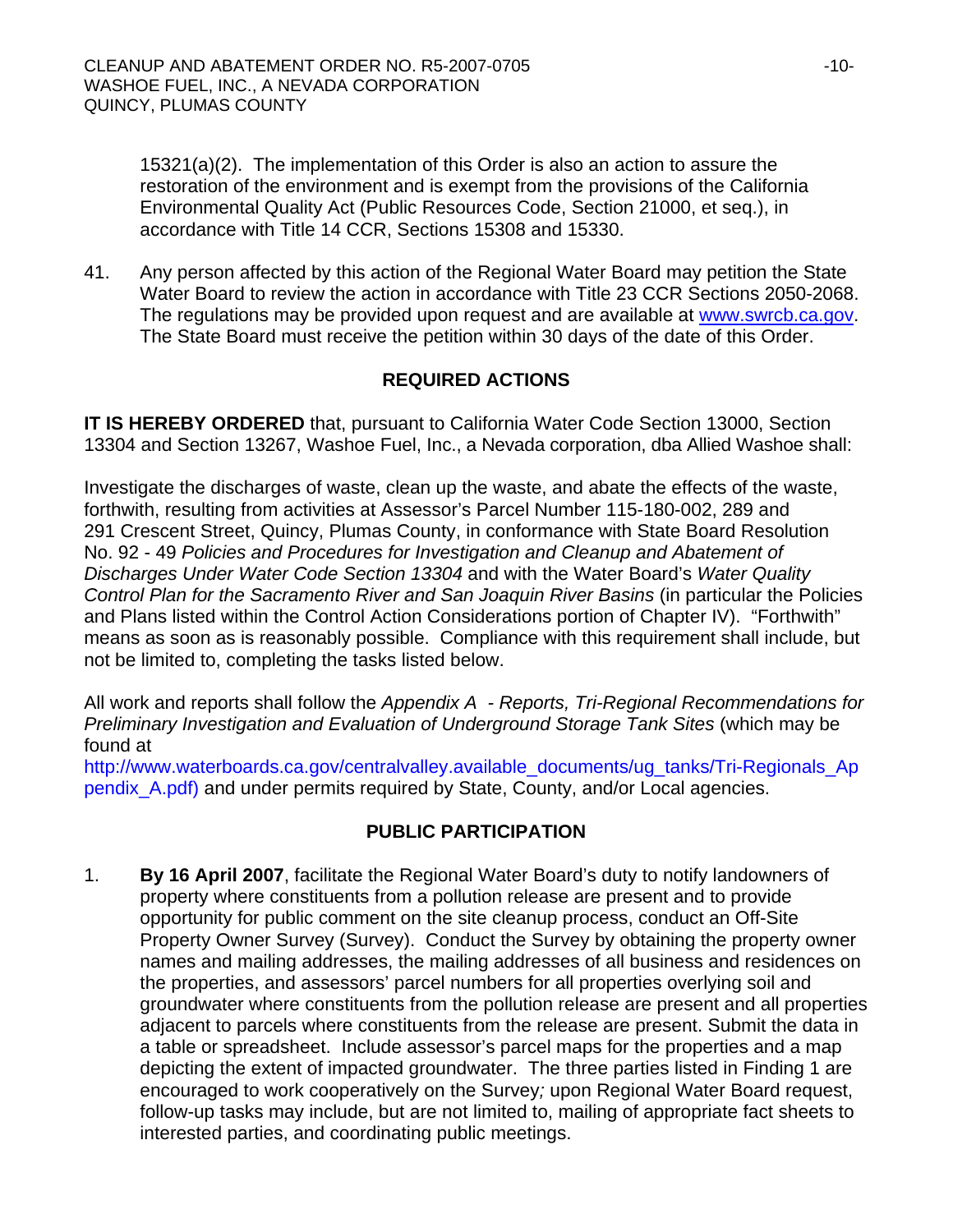## **HEALTH RISK ASSESSMENT**

- 2. **By 16 April 2007**, submit a Work Plan and time schedule for performing a screening level Health Risk Assessment to assess potential human health risks associated with chronic exposure to contaminated drinking water, worker exposure to pollutants in the local sanitary sewer, worker exposure to contaminated soil, and worker exposure to subsurface vapor intrusion into indoor air. Site-specific exposure pathways from source to potential receptors shall include, but are not limited to:
	- Norton, Spanish Creek Motel, and any other relevant identified water supply wells, both static and pumping
	- Sanitary sewer system, from private and public underground utilities, and farther, to the processing plant, as warranted
	- Cold Stream, soils in stream bank and groundwater discharge
	- Indoor air in Allied Washoe shop, 289 Crescent Street, and lease buildings, 291 Crescent Street

Regarding indoor air, the Work Plan shall be prepared in conformance with Department of Toxic Substances Control's "Guidance for Evaluation and Mitigation of Subsurface Vapor Intrusion to Indoor Air" (Interim Final, February 7, 2005). The Dischargers shall complete this Assessment in accordance with the work plan and the approved time schedule, which shall become part of this Order.

# **CORRECTIVE ACTION PLAN**

3. **By 1 October 2007**, submit a Corrective Action Plan (CAP) that provides a summary of remedial alternatives evaluated to address applicable cleanup levels for the affected or threatened human health and/or waters of the State. The Corrective Action Plan shall propose at least two remedial technologies that have a substantial likelihood to achieve cleanup of all impacted soils and groundwater and shall include a schedule for achieving cleanup. The remedial technologies must be evaluated with respect to their ability to be implemented, cost, and effectiveness. The Corrective Action Plan shall include the rationale for selecting the preferred remedial alternative Corrective Action Plan as required in Title 23 California Code of Regulations, Division 3, Chapter 16, Article 11, Section 2725. Such rationale may include, but is not limited to, estimates of recoverable free phase product, sorbed and mobile pollutant mass, native biodegradation, and permeability trends. The Discharger shall attempt to clean up each constituent to background concentrations, or to the lowest level that is technically and economically achievable and which complies with all applicable WQOs of the Basin Plan and promulgated water quality criteria.

# **ABOVEGROUND PETROLEUM STORAGE TANK FACILITY**

4. **By 1 October 2007**, submit an *Upgrade Work Plan (Work Plan)* to bring the facility into current compliance with Chapter 6.67 of the California Health and Safety Code. A qualified California Registered Civil or Mechanical Engineer must certify the work plan.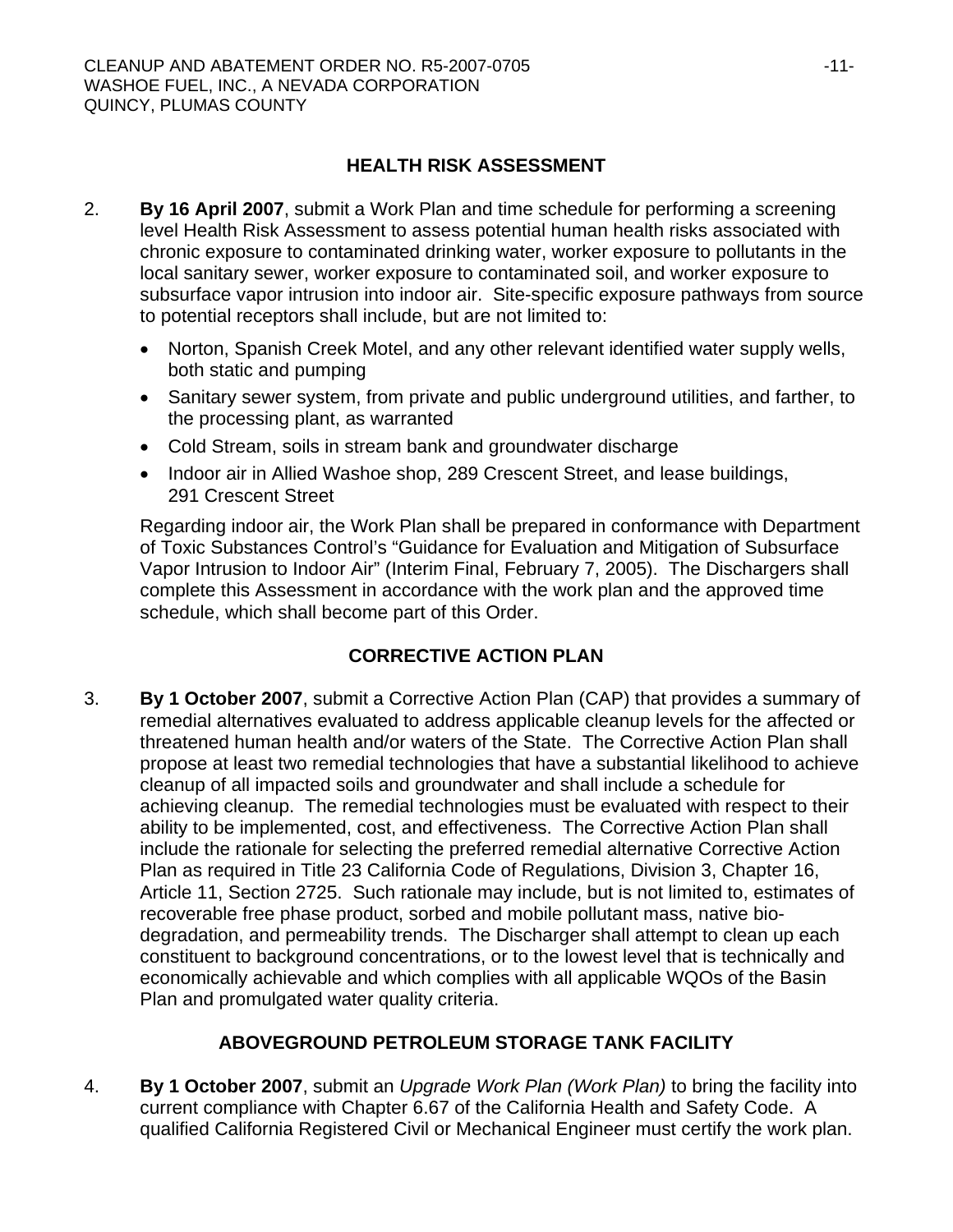5. **By 30 November 2007,** implement the work plan in accordance with the approved time schedule, which shall become part of this Order.

#### **REMEDIATION**

- 6. Within **60 days** of Regional Water Board staff's approval of the CAP **but no later than 30 November 2007**, begin implementation of the approved remedial actions.
- 7. Submit for remediation system(s), **Monthly Status Reports** for the first three months of operation of any new systems. At a minimum, the monthly status reports shall include:
	- site maps indicating the capture zone and waste plumes,
	- average extraction rates of all treatment systems,
	- influent and effluent concentrations of TPHg, TPHd, Benzene, Toluene, Ethylbenzene, Xylenes, MtBE and other fuel oxygenates
	- mass of hydrocarbons treated during the reporting period and cumulative to date,
	- estimated mass of wastes remaining and predicted time frame for meeting cleanup objectives,
	- running and down time for the remediation system(s),
	- summary of consultant visits to the site, and evaluation of the overall remediation program and recommendations to correct deficiencies or increase efficiency.
- 8. The Discharger shall ensure that cleanup methods cause no further migration of the waste constituents in groundwater. If monthly or quarterly sampling results indicate further migration of petroleum waste constituents beyond the treatment volume, the Discharger shall include **with the second status report** a proposal to correct the condition. The proposed actions shall be completed **within 60 days** of staff approval of the proposal
- 9. Monitor and sample **quarterly** all monitoring wells for TPHg, TPHd, Benzene, Toluene, Ethylbenzene, total Xylenes, seven fuel oxygenates (MtBE and others), dissolved oxygen, oxidation-reduction potential, pH, Iron II, nitrate, sulfate, and Methane until otherwise directed in writing by the Executive Officer or her representative(s). Also sample **quarterly** domestic wells potentially threatened by the waste discharge for drinking water analytical methods of full list volatile organic compounds. Method Detection Limits (MDLs) shall be derived by the laboratory for each analytical procedure, according to State of California laboratory accreditation procedures. The MDLs shall reflect the detection capabilities of the specific analytical procedure and equipment used by the lab, rather than simply being quoted from USEPA analytical method manuals. In relatively interference-free water, laboratory-derived MDLs are expected to closely agree with published USEPA MDLs.
- 10. Submit **Quarterly Status Reports** by the 1st day of the second month after the calendar quarter in which the samples were collected. The first quarter report is due **1 May**,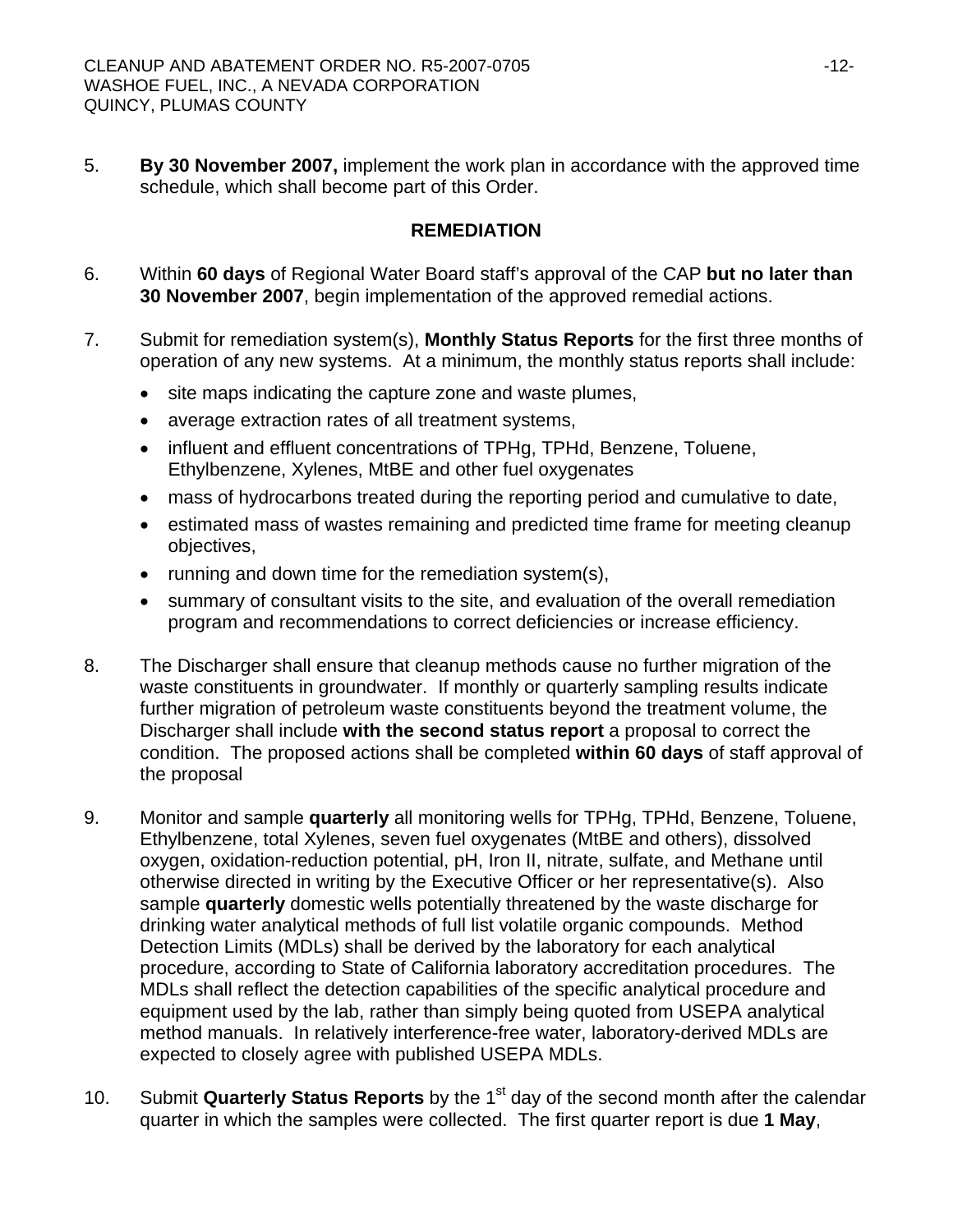the second quarter report is due **1 August**, the third quarter report is due **1 November**, and the fourth quarter report is due **1 February**. Quarterly reports are to include the information specified in *Appendix A - Reports, Tri-Regional Recommendations for Preliminary Investigation and* Evaluation *of Underground Storage Tank Sites*. Regional Water Board staff will review Quarterly Status Reports for adequacy relative to further site investigation and cleanup. Based on such reviews, the Regional Water Board Executive Officer may, at her discretion, issue additional site-specific monitoring and reporting requirements, which would become part of this Order.

#### **FURTHER SITE ASSESSMENT**

11. **By 2 October 2007**, meet with Regional Water Board staff and representatives of Sierra Energy and Warner's Chevron to discuss identified pollutant extent relative to each site, evidence of commingling plumes, vertical pollution conduits, and further threatened sensitive receptors, if any, and appropriate work plans to address remaining data gaps. Such plans shall include a sufficient number of soil, soil vapor, and groundwater samples to further determine the lateral and vertical extent of waste constituents, including but limited to, TPHg, TPHd, TPH o&g, Benzene, Toluene, Ethylbenzene, Xylenes, fuel oxygenates, organic lead, lead scavengers, and poly-aromatic hydrocarbons for complete site characterizations. Work plans shall contain the information in Appendix A, and include a time schedule for implementation, both of which will be made part of this Order.

## **GENERAL REQUIREMENTS**

- 12. Continue to reimburse the Regional Water Board for reasonable costs associated with staff oversight of investigation and cleanup. Failure to do so shall be considered a violation of this Order.
- 13. All work and reports shall generally follow the *Appendix A Reports, Tri-Regional Recommendations for Preliminary Investigation* and *Evaluation of Underground Storage*  Tank *Sites* (Appendix A - Reports) and under permits required by State, County, and/or Local agencies.
- 14. As required by the California Business and Professions Code Sections 6735, 7835, and 7835.1, have appropriate reports prepared by, or under the supervision of, a registered professional engineer or geologist and signed by the registered professional. All technical reports submitted by the Discharger shall include a cover letter signed by the Discharger, or an authorized representative, certifying under penalty of law that the signer has examined and is familiar with the report and that to their knowledge, the report is true, complete, and accurate. The Discharger shall also state if it agrees with any recommendations/proposals and whether they approved implementation of said proposals.
- 15. Upon startup of any remediation system(s), operate the remediation system(s) continuously, except for periodic and required maintenance or unpreventable equipment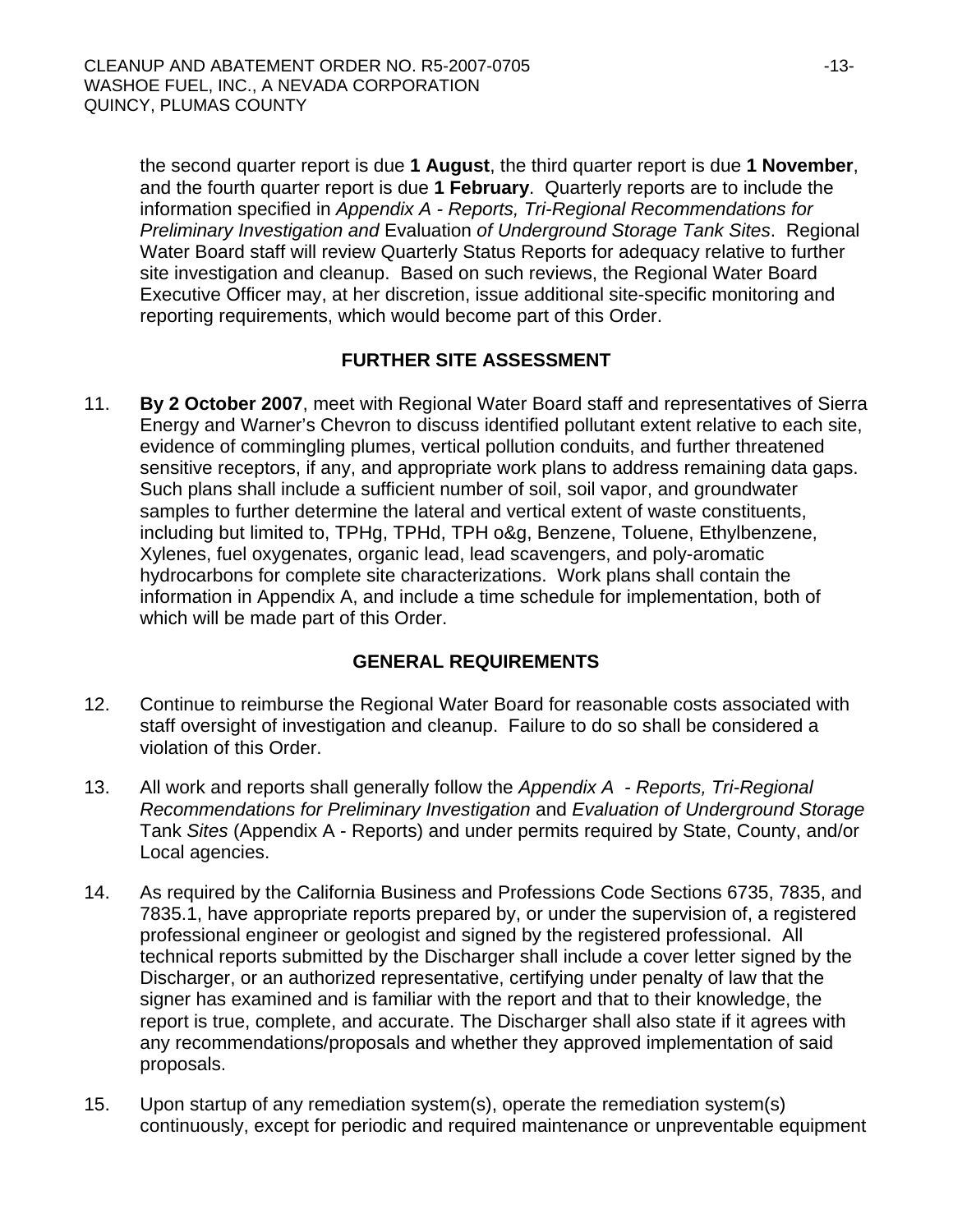failure. The Discharger shall notify the Water Board within 24 hours of any unscheduled shutdown of the remediation system(s) that lasts longer than 48 hours. This notification shall include the cause of the shutdown and the corrective action taken (or proposed to be taken) to restart the system. Any interruptions in the operation of the remediation system(s), other than for maintenance, emergencies, or equipment failure, without prior approval from Regional Water Board staff or without notifying the Regional Water Board within the specified time is a violation of this Order. Within 7 working days of a shutdown, the Discharger shall submit a Technical Report containing at a minimum, but not limited to the following information:

- times and dates equipment were not working,
- cause of shutdown,
- if not already restarted, a time schedule for restarting the equipment, and,
- a Cleanup Assurance Plan to ensure that similar shutdowns do not reoccur. Proposed Cleanup Assurance Plans are to be completed within 30 days of the system shutdown.
- 16. Notify Regional Water Board staff at least three working days prior to any onsite work, testing, or sampling that pertains to environmental remediation and investigation and is not routine monitoring, maintenance, or inspection.
- 17. Obtain all local and state permits and access agreements necessary to fulfill the requirements of this Order prior to beginning the work.
- 18. Continue any remediation or monitoring activities until such time as the Executive Officer determines that sufficient cleanup has been accomplished to fully comply with this Order and this Order has been either amended or rescinded in writing.
- 19. Optimize remedial systems as needed to improve system efficiency, operating time, and/or waste removal rates, and report on the effectiveness of the optimization in the quarterly reports.
- 20. Maintain a sufficient number of monitoring wells to completely define and encompass the waste plume(s). If groundwater monitoring indicates the waste in groundwater has migrated beyond laterally or vertically defined limits during the quarter, then the quarterly monitoring reports must include a work plan and schedule, with work to begin within thirty days of Regional Water Board staff approval, to define the new plume limits.
- 21. Submit all written reports and analytical results to the Regional Water Board and electronic copies of all reports and analytical results over the Internet to the State Water Board Geographic Environmental Information Management System database (GeoTracker) at [http://geotracker.swrcb.ca.gov](http://geotracker.swrcb.ca.gov/). Electronic submittals shall comply with GeoTracker standards and procedures as specified on the State Board's web site.
- 22. If, for any reason, the Discharger is unable to perform any activity or submit any document in compliance with the schedule set forth herein, or in compliance with any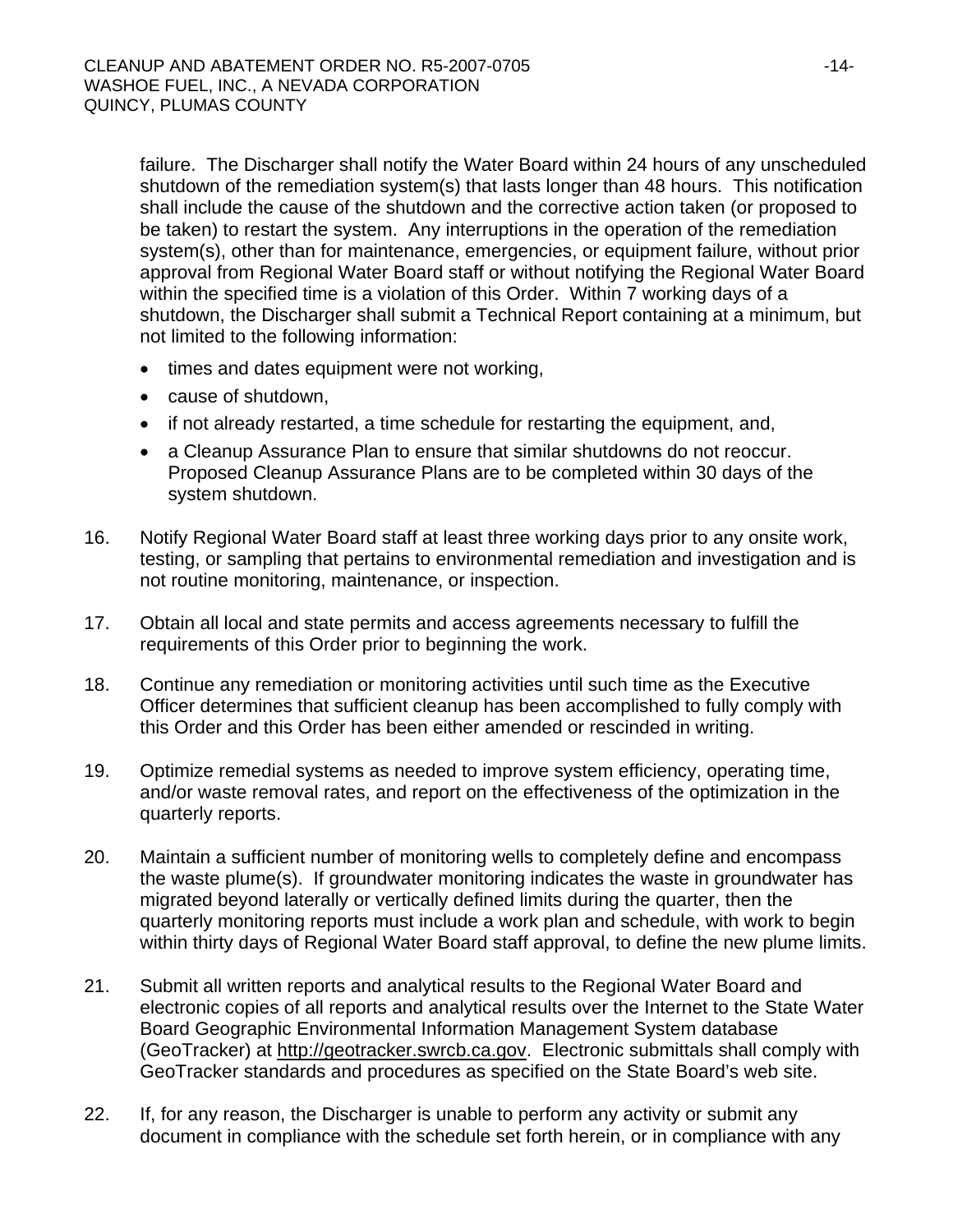work schedule submitted pursuant to this Order and approved by the Executive Officer, the Discharger may request, in writing, an extension of the time specified. The extension request shall include justification for the delay. An extension may be granted by revision of this Order.

- 23. All work and directives referenced in this Order are required regardless of whether or not the UST Cleanup Fund approves the work for reimbursement.
- 24. If, in the opinion of the Executive Officer, the Discharger fails to comply with the provisions of this Order, the Executive Officer may refer this matter to the Attorney General for judicial enforcement or may issue a complaint for administrative civil liability.

This Order is effective upon the date of signature.

Original signed

\_\_\_\_\_\_\_\_\_\_\_\_\_\_\_\_\_\_\_\_\_\_\_\_\_\_\_\_\_\_\_\_\_\_\_\_\_\_\_\_\_\_\_\_\_\_ JAMES C. PEDRI, P.E. Assistant Executive Officer

21 March 2007

\_\_\_\_\_\_\_\_\_\_\_\_\_\_\_\_\_\_\_\_\_\_\_\_\_\_\_\_\_\_\_\_\_\_\_\_\_\_\_\_\_\_\_\_ (Date)

Attachment 1: Vicinity Map Attachment 2: Site Map Attachment 3: Plot, Drawdown over Time, Allied Washoe monitoring wells

EJR: sae

3/21/07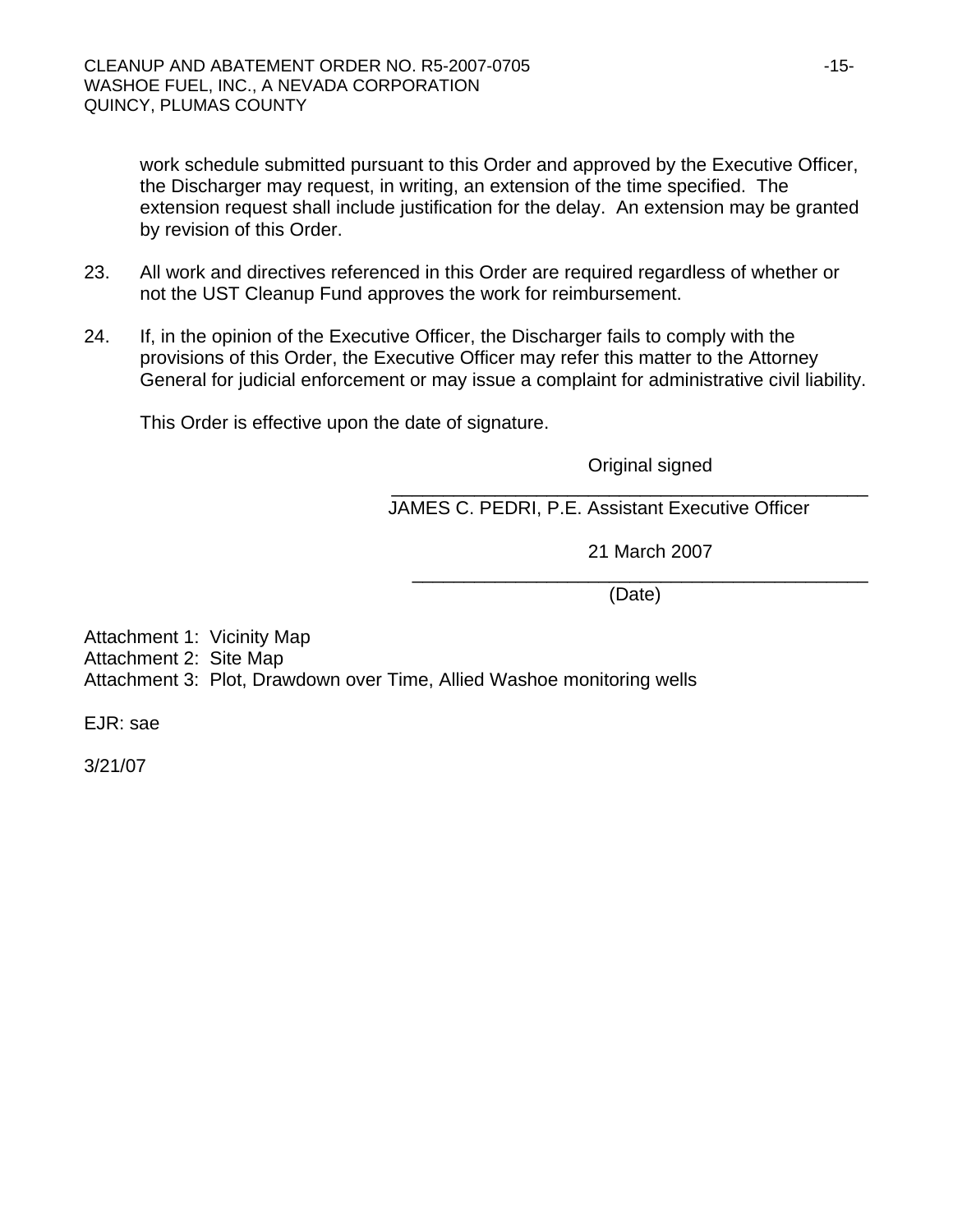# Cleanup and Abatement Order No R5-2007-0705

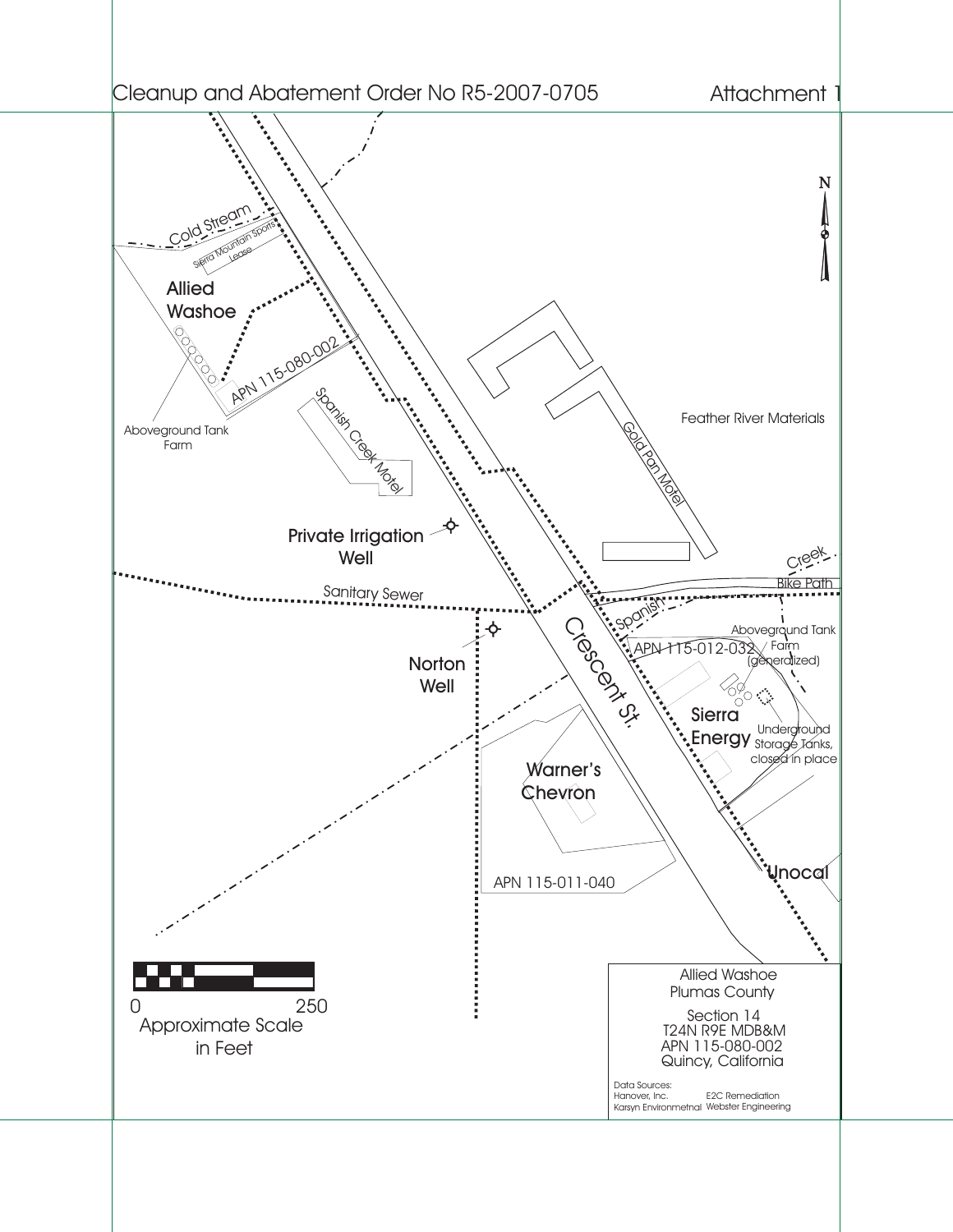# Cleanup and Abatement Order No R5-2007-0705